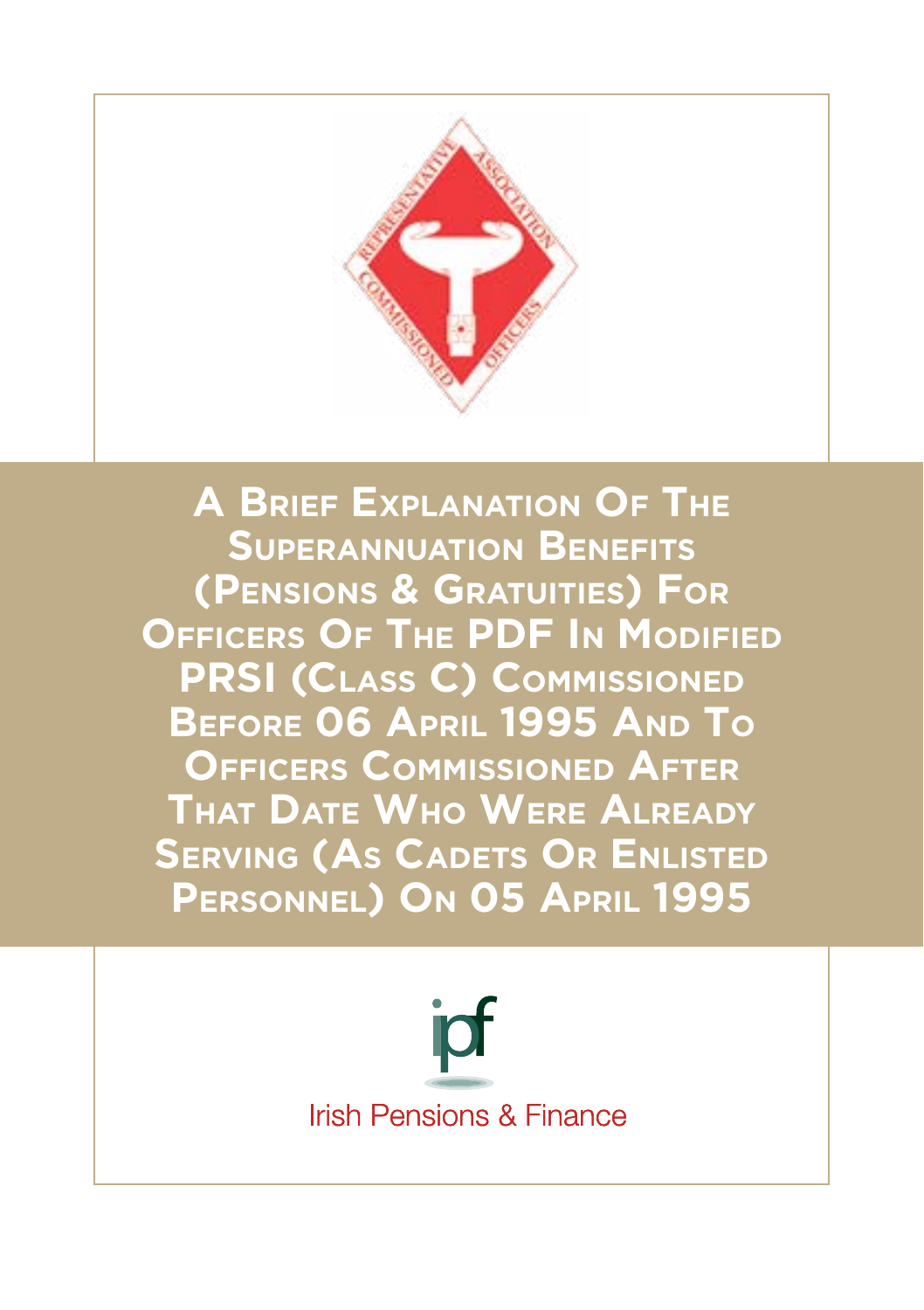**A BRIEF EXPLANATION OF THE SUPERANNUATION BENEFITS (PENSIONS & GRATUITIES) FOR OFFICERS OF THE PDF IN MODIFIED PRSI (CLASS C) COMMISSIONED BEFORE 06 APRIL 1995 AND TO OFFICERS COMMISSIONED AFTER THAT DATE WHO WERE ALREADY SERVING (AS CADETS OR ENLISTED PERSONNEL) ON 05 APRIL 1995.**

# **1. What is "Modified PRSI (Class C)"?**

Modified PRSI (Class C) is a reduced rate of PRSI applicable to officers of the PDF commissioned before 06 April 1995 and to officers commissioned after that date who were already serving on 05 April 1995 (either as Cadets or in another enlisted rank). Class C contributors pay a lower rate of PRSI but are also only entitled to a very limited range of Social Insurance benefits. The State Pension Contributory (the "old age pension") is NOT payable to PRSI Class C contributors.

#### **2. What types of pension schemes apply to officers?**

The Superannuation provisions applicable to officers of the PDF are "defined benefit schemes" for the purposes of the Pensions Act 1990 (as amended). They are unfunded pay-as-you-go schemes. The amount of pension benefit is defined in the scheme rules and is not affected by investment returns. Many of the retirement benefits for officers are NOT directly pay-related as such, but are calculated by reference to factors such as retiring rank, length of service in rank, the overall number of complete year's qualifying service and pensionable pay.

# **3. Who do the schemes apply to?**

The main schemes apply on a compulsory basis to all officers of the PDF. Membership of the accompanying Spouse's and Children's Pension Schemes is also compulsory except for those commissioned before the introduction of the Schemes (original scheme – 01 Jan 1971; revised scheme – 01 June 1985) who would have had an option to join.

#### **4. What benefits are payable?**

The main benefits payable are:

- An occupational (service) pension
- A retirement gratuity ("lump sum") or death in service gratuity; and
- Spouse's and children's pensions

# **5. Are contributions payable by me?**

As a "pre 06 Apr '95" officer your main scheme is non-contributory in that no deductions are made from your salary in respect of the occupational pension or the retirement or death in service gratuity.

However, contributions are payable towards spouses and children's pensions at the rate of 1.5% of your pensionable pay.

# **6. Does every officer qualify for an occupational pension and gratuity on the same basis on retirement?**

No. For the purpose of retirement benefits there are three broad categories of officers:

- Officers with 5 years or more but less than 12 year's service are entitled to a retirement gratuity, but NO occupational pension
- Officers with 12 years or more but less than 20 year's service qualify for an occupational pension and a retirement gratuity – both at flat rates.
- Officers with 20 or more years of service qualify for an occupational pension and a flat rate or pay related retirement gratuity.
- **7. What counts as my retiring rank for pension and gratuity purposes? How long do I have to have held it?**

Retiring rank for pension and gratuity purposes means the (paid) rank actually held on the date of retirement provided it has been held for at least 1 year in the case of an officer with 20 or more years of pensionable service or held for at least 5 years in the case of an officer with less than 20 year's pensionable service. Otherwise it means the lowest rank held during the year immediately preceding retirement or, if service is less than 20 years, the actual rank held 5 years before retirement.

**8. Does time spent in acting rank count towards time in rank for retiring rank purposes?**

Yes, for retiring rank purposes service in acting rank (paid) may be combined with subsequent service in the corresponding substantive rank.

# **9. What counts as "qualifying service" for the purpose of calculation of retirement benefits?**

Qualifying service is full-time paid service in the PDF (including service as a Cadet or other enlisted rank). Service on full-time security duties as a member of the RDF before joining the PDF also qualifies, as does service transferred to the DF under the Public Sector Transfer Network. The Public Sector Transfer Network provides for the transfer of reckonable service for pension purposes between most State and Semi-State employments, including the DF and the HSE. Periods of Special Leave Without Pay, including career breaks, (other than special leave without pay of up to 3 years for service with the Rapid Response Corps) are NOT reckonable for pension purposes.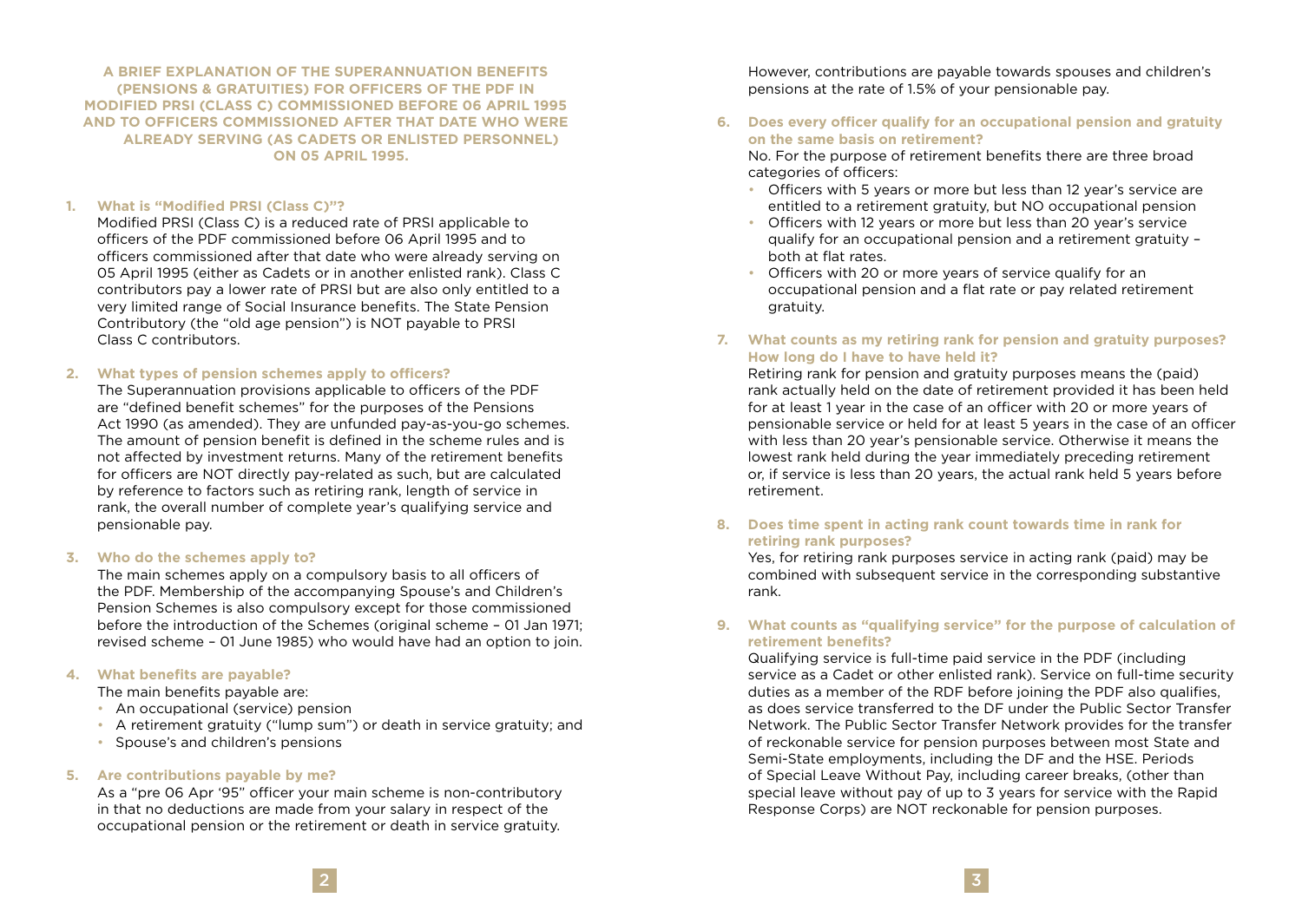# **10. What counts as "pensionable pay"?**

"Pensionable pay" may include your regimental (basic) pay, Long Service Increments (LSIs), Military Service Allowance (MSA), flying pay and/or additional pay payable to certain Special Service Officers (SSOs) and any pensionable allowances (e.g. full rate Health & Safety Allowance, PSS Allowance, Annual Diving Allowance).

# **11. How is my occupational (service) pension calculated?**

In general, officers' occupational pensions are comprised of up to 3 main elements, which are calculated separately and then added together to give the final pension amount. These are the (1) basic pension, (2) additions in respect of MSA and (3) additions in respect of LSIs, if applicable.

The rates of basic pension (and gratuity) are flat rates determined by the application of detailed formulae laid down in the Defence Forces Pensions Schemes (e.g. Defence Forces Pension Scheme 1937). Basic pension is, in general, limited to 50% of **maximum** Rate 1 regimental pay *(Note: this is the max of the pay scale – not necessarily the point you are on at the time of retirement. i.e. your basic pension can be more than 50% of your regimental pay at the time of retirement. Depending on service in rank and total service you may qualify for a basic pension of 50% of the max of the scale for your rank even though you have not yet reached the max for salary purposes when you retire).* 

Where a Captain or Commandant qualifies by virtue of rank, service in rank and overall service, for the maximum flat rate pension and this amount is less than 50% of maximum Rate 1 pay the pension is increased to the 50%. In the case of Lt Cols and Cols the application of the formula can result in an amount greater than 50% of the maximum regimental pay rate. In such cases the pension is reduced to the 50%.

An addition is made to the basic pension in respect of MSA provided it was payable on the date of retirement and for not less than 5 years during service. The addition for MSA is calculated based on the percentage relativity between the relevant rate of MSA for officers on Rate 1 pay and the corresponding max point (excluding LSIs) of the Rate 1 scale for the rank concerned.

#### For example:

- Capt Rate 1 max point of pay scale (excl LSIs) =  $\epsilon$ 50.368;
- MSA Capt Rate 1 =  $\in$  4.495; 4.495/50.368 x 100 = 8.92%.
- Therefore the addition for MSA for a Capt is 8.92% of the basic flat rate pension. This addition is subject to a maximum of 50% of actual MSA.

An addition is also made to the basic pension in respect of Long Service Increments, provided the LSI(s) have been held on the date of retirement. The addition is calculated in the same way as for MSA.

# **12. So, do I get the maximum 50% pension after 20 year's service?**

No. As we have seen, the pension is calculated based on a number of factors including rank on retirement, service in rank and overall service. So, for example, a Comdt would need a minimum of 23 year's total service and 6 years in the rank to get the max pension (i.e. 50% of Rate 1 regimental pay **at the max of the scale,** *plus* 50% of Rate 1 MSA for the rank, *plus* 50% of the LSI(s)). The same pension would be payable to a Comdt with 24 year's total and 5 in rank, or 25 total and 4 in rank, or 26 total and 3 in rank. (For details of combinations required for max pension in each rank see the Pensions Rate tables issued by DOD).

# **13. I am a Special Service Officer (SSO). Is my pension calculated in the same way as that described above?**

Not quite. For Superannuation purposes officers in receipt of pay rates other than Rate 1 and/or in receipt of additional pay (e.g. Flying Pay) are classified as Special Service Officers (SSOs). These officers qualify for a fixed percentage addition to the **standard** rates of **basic** pension (i.e. the basic Rate 1 pension) – 20% in the case of Medical and Dental Officers and 10% in all other cases. They also qualify for the additions in respect of MSA and LSIs referred to above.

However, maximum pension may not exceed 50% of **actual** pensionable pay. For these purposes pensionable pay includes:

- Basic (regimental) pay at retirement date i.e. Rate 1, 2, 3 etc.
- MSA
- Flying pay and/or additional pay (if held for at least 1 year continuously up to and including retirement date **and** for an aggregate of at least 5 years during the final 8 years of service – the "5 year rule")
- LSI(s) if held at retirement date

As an alternative to the fixed percentage addition above, where an SSO has completed a minimum of 30 year's total service pension will be calculated as 50% of **actual** pensionable pay at retirement date.

**14. I am in receipt of a pensionable allowance. What addition will be made to my pension for that?** 

With effect from 01 Sept 2005 a number of allowances have been reckonable for pension purposes for qualified PRSI Class C officers (Line and SSO) serving on or after that date. These include Health & Safety Officer's Allowance (full rate), Annual Diving Allowance,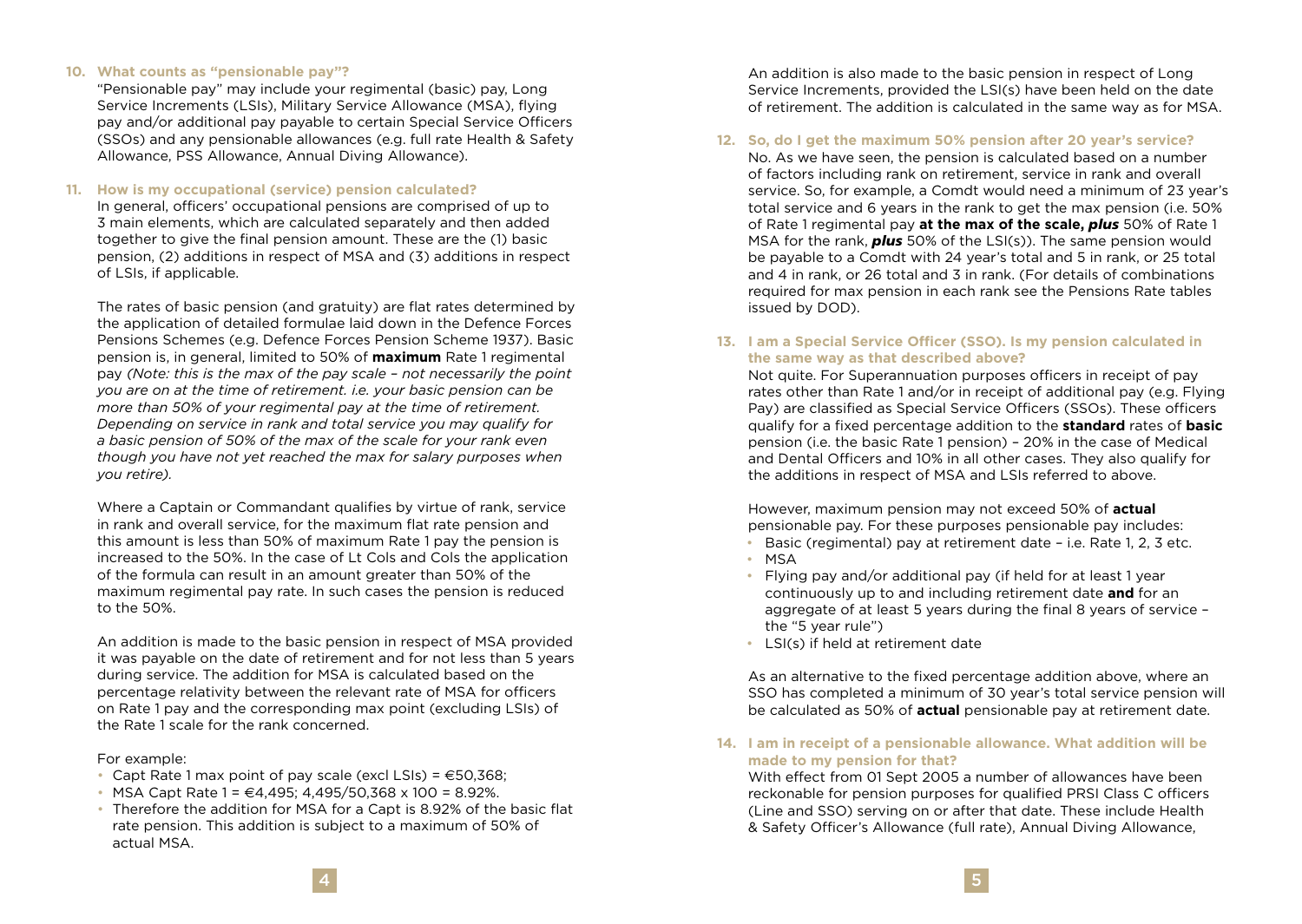PSS Officers Allowance – full rate, and Foreign Language Proficiency Allowance – Max Rate.

Provided you satisfy the 5 year rule (see above) you may qualify for a fixed 10% addition to the standard rates of basic pension in respect of this allowance. However, the maximum addition is limited to 50% of the actual amount of the allowance.

In addition, no officer can qualify for more than one percentage addition to basic pension. So, if you are an SSO (for pension purposes) who is also in receipt of a pensionable allowance you would NOT get a further addition to your pension in respect of the allowance. However, if your pension is being calculated as 50% of actual pensionable pay (on the basis of having 30 years service), the allowance would be included in the calculation of actual pensionable pay.

# **15. How is my Retirement Gratuity calculated?**

If you have more than 5 year's service but less than 12 years you are entitled to a gratuity of 20 days pensionable pay at the date of retirement for each year of qualifying service.

If you have more than 12 year's service you qualify for a flat rate gratuity, in addition to pension. Like the pension, the gratuity consists of a basic element with additions for MSA and, if applicable, LSI(s). The basic rates are determined by the application of detailed formulae laid down in the Defence Forces Pension Schemes.

- If you have more than 12 year's service but less than 20 the basic flat rate gratuity and additions in respect of MSA and LSI's, if applicable, are determined by rank and service. Rates are published by the Department of Defence.
- If you have 20 or more year's service the basic flat rate element and additions for MSA and LSIs if applicable are fixed by rank up to 7 years from retirement age for the rank in question. From that point the gratuity increases each year to reach a maximum of 1.5 times **actual pensionable pay** payable to officers retiring voluntary within 4 years of retiring age for the rank.

The different basis for calculating pensions and gratuities should be noted. For example a Colonel retiring with 30 years total service and 1 year in the rank would qualify for a pension based on 50% of the max of the Col's scale (even though he/she had not reached that point), but a gratuity based on 1.5 times actual pay (i.e. point 1 of the Col's scale) – plus MSA additions in both cases.

#### **16. Is the Retirement Gratuity taxed?**

Currently (June 2014) the first €200,000 of retirement gratuities ("lump sums") are exempt from income tax.

**17. At what age will I be paid my occupational pension and gratuity and for how long will the pension be paid?**

Your DF occupational pension and/or gratuity are paid immediately on retirement and regardless of age. Your pension will be paid up to the date of your death.

- **18. Is there any provision for my pension to be increased after I retire?** Yes. With the approval of the Minister for Finance DF pensions increase in line with general increases in the pay of serving personnel of the corresponding rank. However, this may change in the future to a system that would see pensions increased in line with increases in the Consumer Price Increase (CPI). Legislation enacted in 2012 provides that this system will apply to all new entrants after 01 Jan 2013. The legislation also includes a provision to enable the Government to apply this system to all serving and retired public servants.
- **19. If I am in receipt of a military (occupational) pension are there any circumstances in which it would be reduced?**

Yes. Under the terms of legislation introduced in 2012 if you are in receipt of a public service pension (including a DF pension) and take up new employment in the public service (even in another area of the public service) after 01 Nov 2012 your pension can be 'abated" (reduced). If you are considering leaving the DF to take up employment elsewhere in the public service you should take detailed advise on this area.

# **20. What benefits are payable if I retire on medical grounds?**

The benefits that may be paid if you are compulsorily retired on medical grounds depend on your overall service:

- If you have at least 1 year but less than 10 year's qualifying service you would qualify for an increased gratuity based on 30 day's pensionable pay per year of service, but NO pension.
- With at least 10 years but less than 20 years you would qualify for the normal flat rate gratuity but an increased pension. The amount of the increase in pension depends on rank (Lt – 50%; Capt – 25%; Comdt – 20%; Lt Co – 16.66%)
- With more than 20 year's service the normal pension and gratuity are paid, but the max gratuity of 1.5 times pensionable pay is payable within 5 years of normal retirement age for the rank.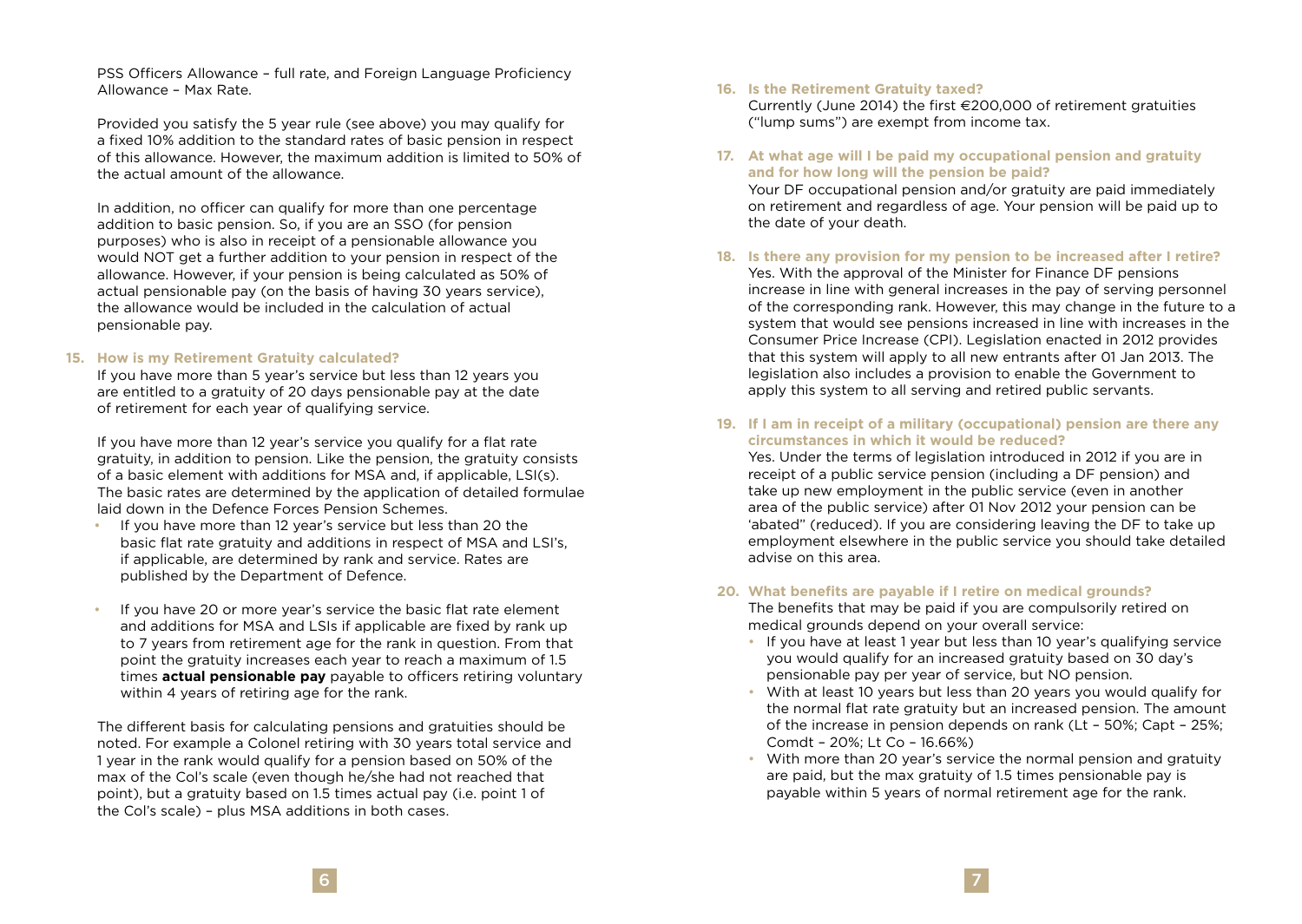If the disablement that leads to you being compulsorily retired on medical grounds is specifically related to your service in the DF you may also qualify for a Disability Pension or Disablement Gratuity.

#### **21. What benefits would apply if I died in service?**

If you die in service a gratuity of a minimum of 1 year's pensionable pay would be paid to your spouse and/or children or legal representative. Depending on service this gratuity can be increased to the maximum 1.5 year's pensionable pay.

If you are a member of the Spouse's and Children's Pension Scheme a pension will also be paid to your spouse (or civil partner) and children. The spouse's pension would be 1/2 of the pension you would have received if you had served to normal retirement age for your rank ("potential pension").

A child's pension is 1/3 of the spouse's pension for each of the first three eligible children. If there are more than 3 children an amount equal to the spouse's pension is divided between them. So the combined max for spouse and children is equal to the pension you would have received if you had served to normal retirement age for your rank.

As a PRSI Class C contributor you are also fully insured for the Social Insurance Widow's, Widower's or Surviving Civil Partner's Pension. This would be payable in addition to any pension under the DF Spouse's and Children's Pension Scheme.

# **22. Would the benefits be the same if I was killed on duty?**

No. If you are killed in the course of duty, at home or overseas, the standard death gratuity as described above is payable. However, if you are killed in the course of overseas duty a further lump sum of €157,594 is payable under the Department of Defence's special compensation scheme.

In addition, if you are killed in the course of duty either at home or overseas enhanced spouse's and children's pensions are payable. In these cases the combined Spouse's and Children's Pension can be up to 90% of reckonable pay (50% for the spouse and up to 40% for dependent children).

The Social Insurance Widow's, Widower's or Surviving Civil Partner's Pension would also be payable as above.

**23. What is the Spouse's and Children's Pension Scheme?**

It is a Scheme to provide pensions for the spouses and/or dependent children of a member of the PDF who dies in service or after qualifying for a pension. It is essentially the same as those that apply elsewhere in the public service.

# **24. How are spouse's and children's pensions calculated?**

If you die in service or after compulsory retirement on medical grounds the Spouse's and Children's Pensions will be calculated by reference to the pension you would have received if you had served to normal retirement age for your rank ("potential pension").

In all other cases the Spouse's and Children's Pension will be calculated by reference to your actual pension.

Subject to the foregoing, pensions are calculated according to the following table:

| <b>Details of</b><br><b>Dependents</b> | <b>Fraction of your</b><br>pension or<br>potential pension<br>payable to your<br>spouse | <b>Fraction of your</b><br>pension or<br>potential<br>pension payable<br>to children | <b>Total fraction of</b><br>your pension or<br>potential pension<br>payable |
|----------------------------------------|-----------------------------------------------------------------------------------------|--------------------------------------------------------------------------------------|-----------------------------------------------------------------------------|
| Spouse                                 | 1/2                                                                                     |                                                                                      | 1/2                                                                         |
| Spouse &<br>1 Child                    | 1/2                                                                                     | 1/6                                                                                  | 2/3                                                                         |
| Spouse & 2<br>children                 | 1/2                                                                                     | 1/3                                                                                  | 5/6                                                                         |
| Spouse &<br>3 or more<br>children      | 1/2                                                                                     | 1/2                                                                                  | Full Amount                                                                 |
| 1 child                                | 1/2                                                                                     | 1/3                                                                                  | 1/3                                                                         |
| 2 or more<br>children                  |                                                                                         | 1/2                                                                                  | 1/2                                                                         |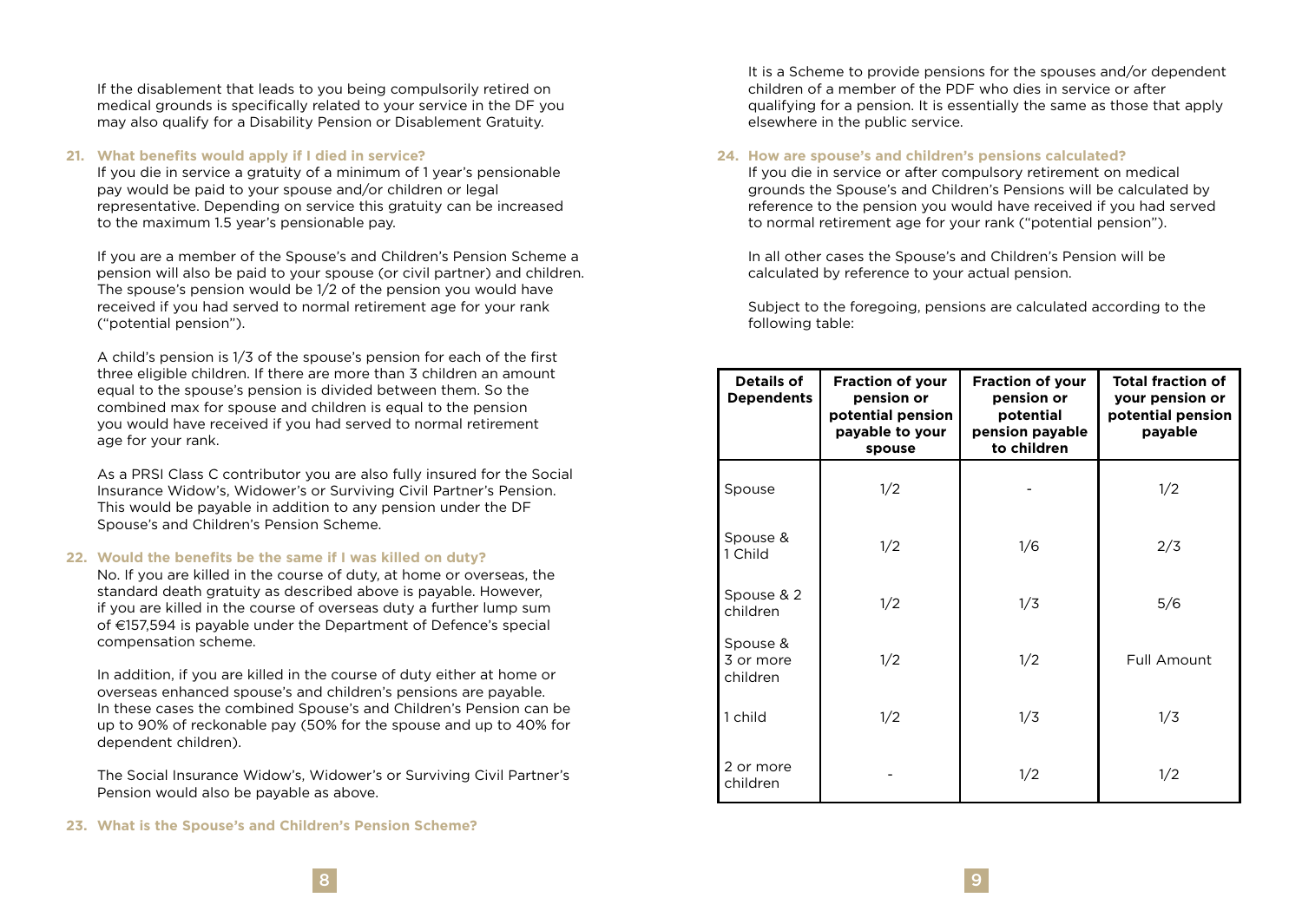#### **25. Who is regarded as a child for the purposes of the Scheme?**

A person under 16 years of age or, if receiving full-time education or training, 22 years of age. However, subject to certain conditions, there is no age limit where a dependent child is incapable of self-support due to permanent mental or physical disability.

For the purposes of the Scheme "children" includes step-children and adopted children.

#### **26. I have four children – can I provide for all of them?**

The children's pension is for the joint benefit of all your children. If you leave a spouse and three or more children, the maximum children's pension will be payable. Similarly, if you leave no spouse the maximum children's pension will be payable so long as at least two children remain eligible. Children's pension is divided equally among all eligible children. In your case each child would receive 1/4 of the total children's pension payable.

#### **27. If my spouse dies what happens to the children's pension?**

It depends on the number of children. If there is one eligible child the pension goes up from  $1/6<sup>th</sup>$  of the amount of your pension to  $1/3$ <sup>rd</sup> and, if there are two eligible children, from  $1/3$ <sup>rd</sup> to  $1/2$ . If there are three or more eligible children the total amount of their pension remains unchanged.

# **28. I am not married, but I have a partner – does the Scheme apply to me?**

Yes. The Civil Partnership and Certain Rights and Obligations of Cohabitants Act 2010 provides for registration of a civil partnership. If registered, civil partners will be treated in the same way as spouses under the Spouse's and Children's Pension Scheme.

The Act also establishes a redress scheme for couples who are not married or registered in civil partnership. This scheme gives protection to a financially dependent person at the end (including through the death of one of the couple) of a long-term cohabiting relationship. The redress scheme allows a financially dependent cohabitant to apply to court for certain remedies, including pension adjustment orders.

# **29. Do I have to contribute towards the benefits of the Scheme?**

Yes. The Spouse's and Children's Pension Scheme is a contributory

scheme and all members must pay contributions. Contributions are made up of periodic contributions and non-periodic (lump sum) contributions. The maximum number of years' contribution payable is 40.

Periodic contributions of 1.5% of your pensionable pay are deducted on a monthly basis. In addition, if at retirement or death in service you have not paid your full periodic contribution liability a lump sum contribution of 1% of pensionable pay is deducted from your gratuity in respect of each year or part of a year for which periodic contributions have not been paid.

# **30. Where can I get further details about my pension entitlements?**

Further details of PDF officers' retirement benefits are set out in the relevant pensions handbooks issues by the Department of Defence. These, together with current pension and gratuity rates, are posted on the DF Intranet under the "money" icon.

Further details can also be obtained by contacting the Department's Pension Section at Renmore, Galway.